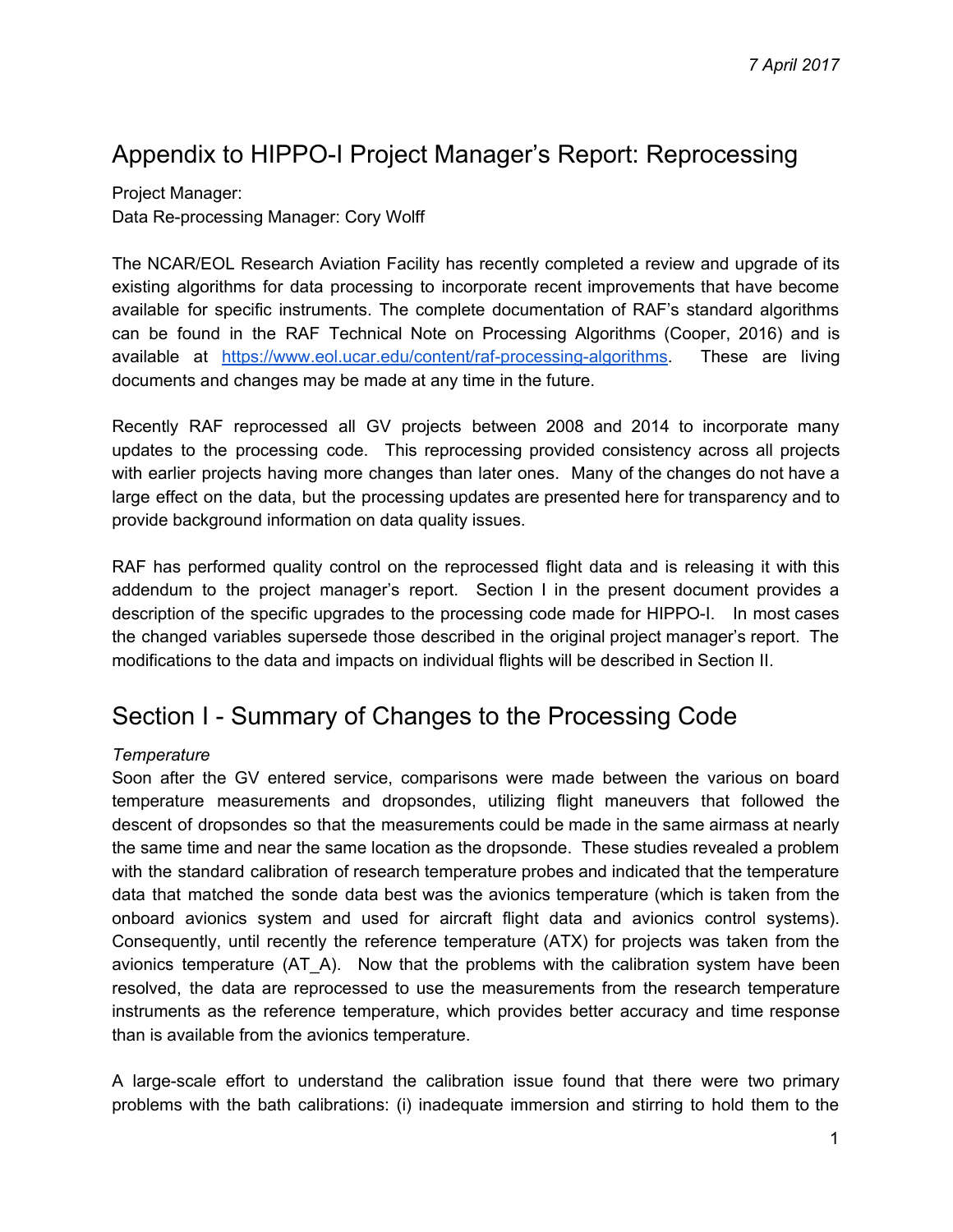bath temperature at the low end of the calibration range, followed by heat conducted from the room to the sensor through the mounting stem, and (ii) the ability to now have calibration data at much colder temperatures than what was possible earlier. This combination of factors biased the results at cold temperatures by an amount that varied from calibration to calibration. This became an issue because of the lower temperatures sampled by the GV compared with the C-130, for which the bath calibration techniques were adequate. Re-calibration of the sensors using the bath chamber at EOL's In-situ Sensing Facility (ISF) resolved the bath calibration problem and this calibration data is now applied to projects where the avionics temperature was previously used as a reference.

Variable names for the measurements have also changed. Historically, variables like TTHR1 denoted the direct measurement from the sensors and was referred to as the total temperature. This direct measurement is more accurately known as the recovery temperature so all 'TT' prefixes have been changed to 'RT'. The reason is that air flowing towards the surface of the sensing element may not be decelerated to 0 m/s (which would give the total temperature) but only to a very low air speed (which gives the recovery temperature). Additionally, names have been simplified by removing some of the letters formerly used to denote location so that the variables for the (up to) four heated sensors are RTH1, RTH2, RTH3, and RTH4. The associated ambient temperature variables are ATH1, ATH2, ATH3, and ATH4. RTF1 and ATF1 are used for the recovery and ambient temperatures from the unheated (fast-response) sensors.

#### *Dewpoint Sensor Cavity Pressure*

After pressure sensors were installed in the housings for the dew-point sensors, it became evident that the pressure in those housings differed significantly from ambient pressure and that this led to errors in the reported dew-point measurements. A parameterized representation of the pressure in the housing was developed that is now applied and corrects the measurements.

# *Humidity Variables*

Vapor-pressure calculations are now based on the Murphy and Koop (2005) formulas, which have updated previous methods to improve the calculation of vapor pressure at very cold temperatures. New equations for the equilibrium vapor pressure over a plane water surface and over a plane ice surface have been added, resulting in more accurate humidity measurements.

There have also been some changes to the variable names and to the meaning of some variables. The water vapor pressure variables (EWX, EW\_DPR, EW\_VXL, etc.) are the partial pressures of water vapor, and the dewpoint variables (DP\_DPL, DP\_DPR, DP\_VXL, etc) are the dewpoint temperatures at which the ambient water vapor pressure would be in equilibrium with a plane water surface in the absence of dry air (i.e., without the "enhancement factor" that affects sensors measuring the dewpoint or frostpoint). As a result, the dewpoint variables differ slightly from the recorded mirror temperatures (MIRRTMP\_DPR, MIRRTMP\_DPL). In addition, corrections are made for the difference in pressure in the dewpoint sensor housing vs ambient pressure (see above), using either direct measurements of the pressure in the housing or, for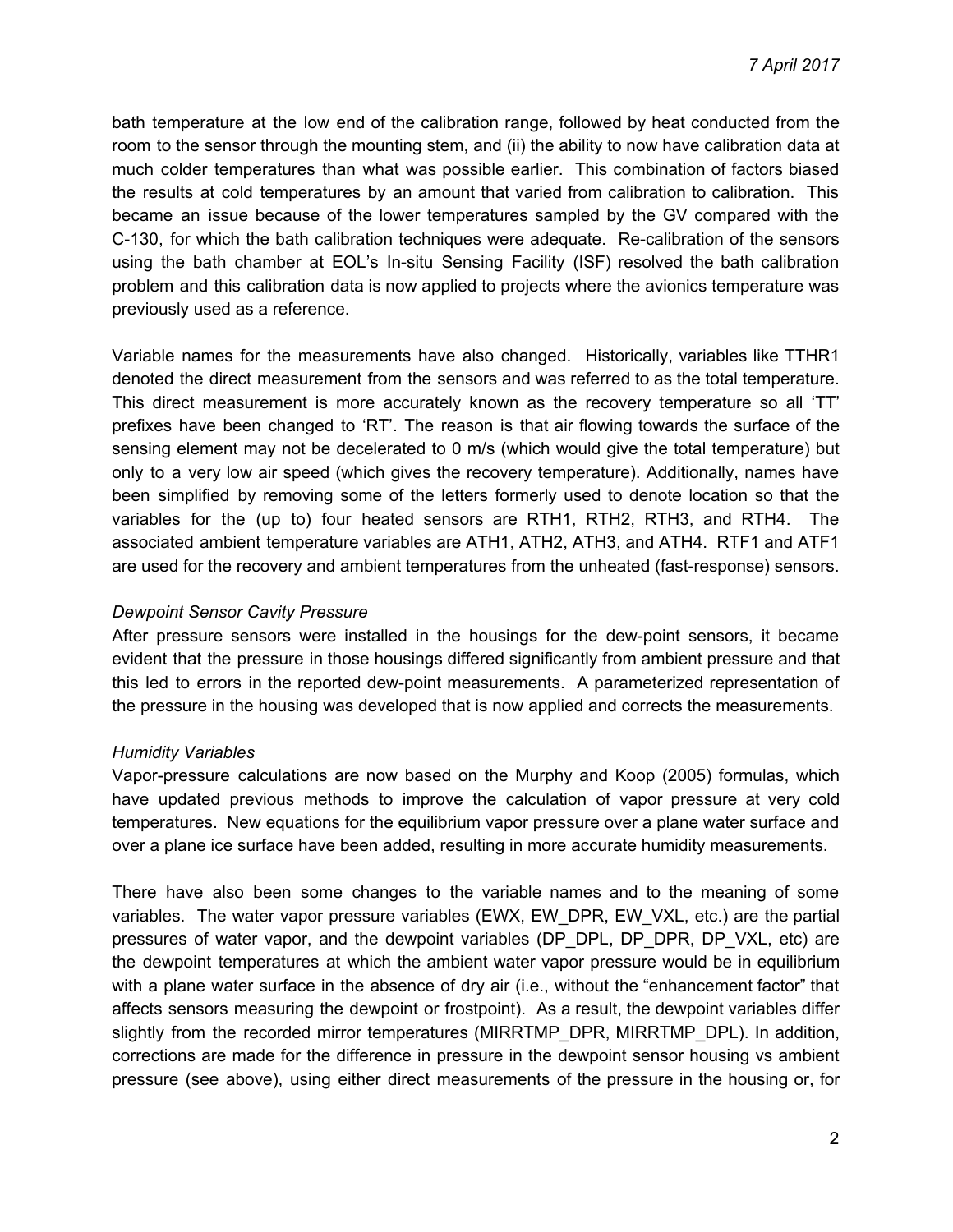projects before there was a direct measurement of pressure, an empirical representation of the housing pressure based on later projects where the measurement was available.

# *King Liquid Water Content*

The method for calculating LWC from the King Probe has been revised to include a variety of corrections. The formulas used for the thermal conductivity of air and for relating the Nusselt number to the Reynolds number for heat transfer when out of cloud have been updated. The boiling point of water is now dependent on the pressure and the latent heat of vaporization is now dependent on temperature. Finally, the filtering to give zero LWC values in clear air have been updated, which is especially important for the GV. All of these changes have resulted in a more accurate LWC measurement (PLWCC).

#### *Pressure Corrections*

The Laser Air Motion Sensor (LAMS) presented an opportunity to determine the "static defect" (or difference between the true ambient pressure and that delivered by the static-button pressure ports) with reduced uncertainty. The key assumption was that the measurement of dynamic pressure obtained by comparing the pressure at a pitot tube to that at the static buttons is in error primarily because of the error at the static buttons. If that is the case, a prediction of the true dynamic pressure calculated from the LAMS-based airspeed can be used to determine the error in the measured dynamic pressure, and that error (with reversed sign) is also the static defect (Cooper et al, 2014). A parameterized representation of the correction was developed for projects in which LAMS was not involved (which is almost all of them) and is applied to the pressure measurements. This allows for better determination of the longitudinal component of airspeed and a reduction in the uncertainty of wind measurements.

#### *Vertical Winds*

Adjustments have been made to the sensitivity coefficients that relate pressure measurements on the radome and at the entrance to a pitot tube to the angle of attack that is used to calculate the vertical wind. An effort was made to find project-wide sensitivity coefficients that produced reasonable measurements of vertical wind for all flights, but for some projects that was not possible and some special steps were taken.

An additional issue pertains to the variable WI, which historically has been based on vertical speed (VSPD) from the INS. In the INS itself, this variable is updated to the pressure altitude, so in a baroclinic atmosphere there are false vertical motions in this variable that don't represent real changes in geometric altitude. For that reason, we have now changed to use of VSPD from the GPS receiver. However, if the GPS information is missing, that leads to WIC missing. A new variable "WIR" is included for these times. WIR uses ROC (rate of climb), which is based on VSPD with a correction for the difference between pressure and geometric altitude. It is usually in good agreement with WIC when both are available.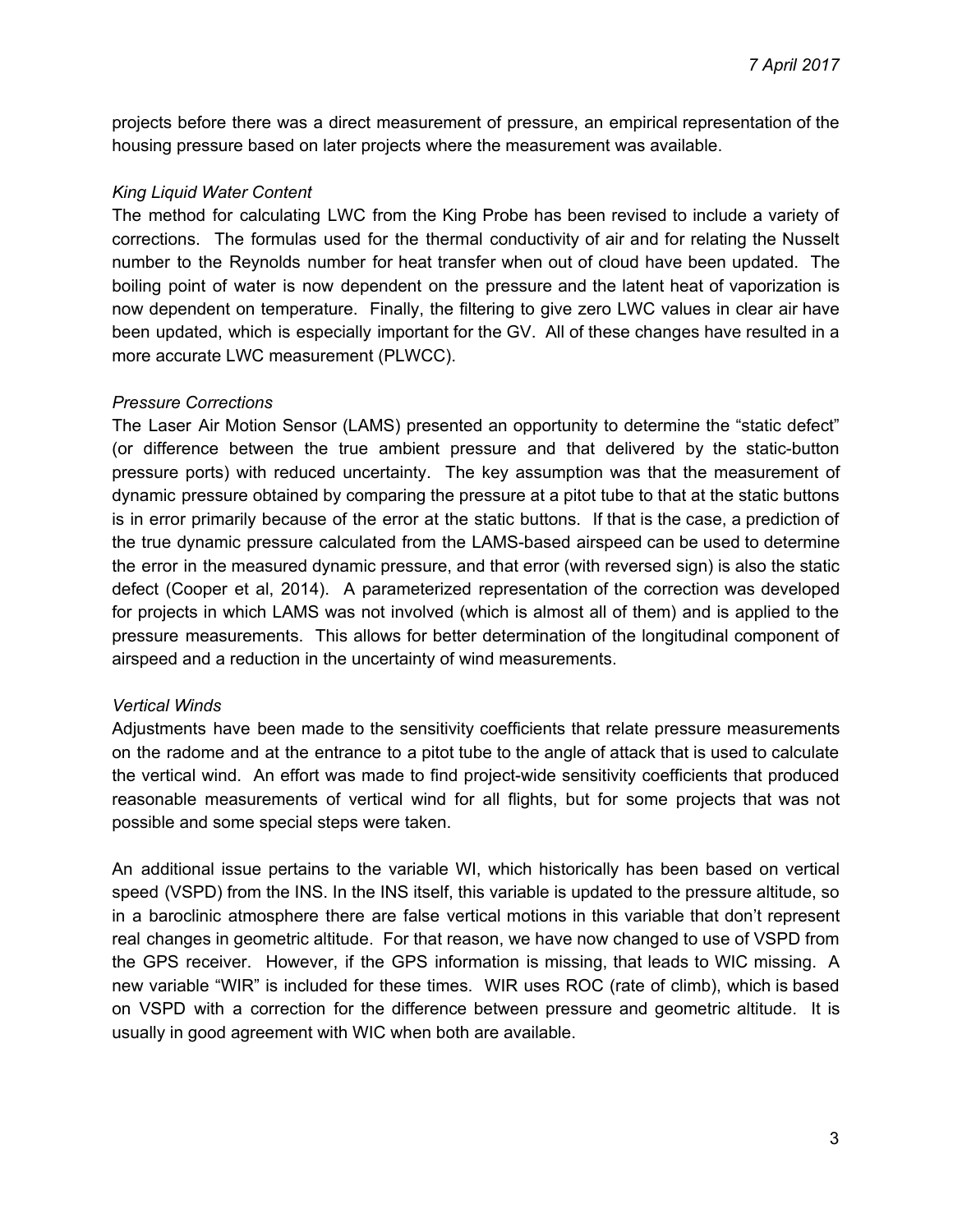#### *Attack Angle*

The ATTACK variable has been updated with revised coefficients for its calculation from the radome pressure-port measurements.

#### *Humidity Mach Number and True Air Speed*

Moist-air properties are used to calculate the Mach number and subsequent true airspeed (TAS), resulting in more accurate values. MACHF and TASF now represent the humidity adjusted speeds. The old, dry air calculation is represented by TASDRY. MACHX is set to MACHF and TASX is set to TASF.

#### *Pressure Altitude*

The formula used to calculate the pressure altitude (PALT) was updated to use the International Standard Atmosphere. The resulting changes in PALT are at most +/- 5 m but are now consistent with international aviation standards.

#### *Equivalent Potential Temperature, Virtual Temperature, and Virtual Potential Temperature*

The previous formulation of equivalent potential temperature (THETAE), based on a formula from Bolton, has been replaced by a new formulation by Davies-Jones that is more accurate. Derived variables for wet-equivalent potential temperature have also been added. The new variables are named THETAP and THETAQ for, respectively, the pseudoadiabatic equivalent potential temperature and the wet-equivalent potential temperature. If no measurement of liquid water content is available, then THETAQ is not included.

#### *VCSEL Humidity*

A comprehensive re-calibration of the VCSEL hygrometer over the entire range of water vapor mixing ratio, sample temperature, sample pressure, and laser intensity has been completed. New equations for the three operational modes (1 - 200 ppm, 80 - 3000 ppm, and > 2500 ppm water vapor) were generated which modify the mixing ratio based on the raw measured mixing ratio along with the sample pressure, temperature, and laser intensity. The new calibration improved the overall agreement between the VCSEL and the chilled mirror hygrometers and other humidity-sensing instruments. It also improved the continuity of the reported humidity through mode changes. This resulted in a few percent increase in mixing ratio values in the high humidity mixing ratio mode, a decrease of around 10% in the mid-range mode, and a decrease of around 20% in the low mixing ratio mode. The new calibration is expected to be accurate to 5%, but there is some indication from intercomparisons that for mixing ratios below 50 ppm, the reported VCSEL mixing ratio may be about 10% low.

#### *UHSAS Aerosol Particles*

In the UHSAS data processing, the raw sample flow measurement is adjusted to a "corrected" value to determine an equivalent ambient sample volume for the calculation of ambient particle concentration. This correction algorithm had presumed the output of the flow controller to be a *mass flow* measurement requiring correction to standard conditions in order to determine the actual volumetric flow. In fact, the flow controller both controls and reports *volumetric* flow at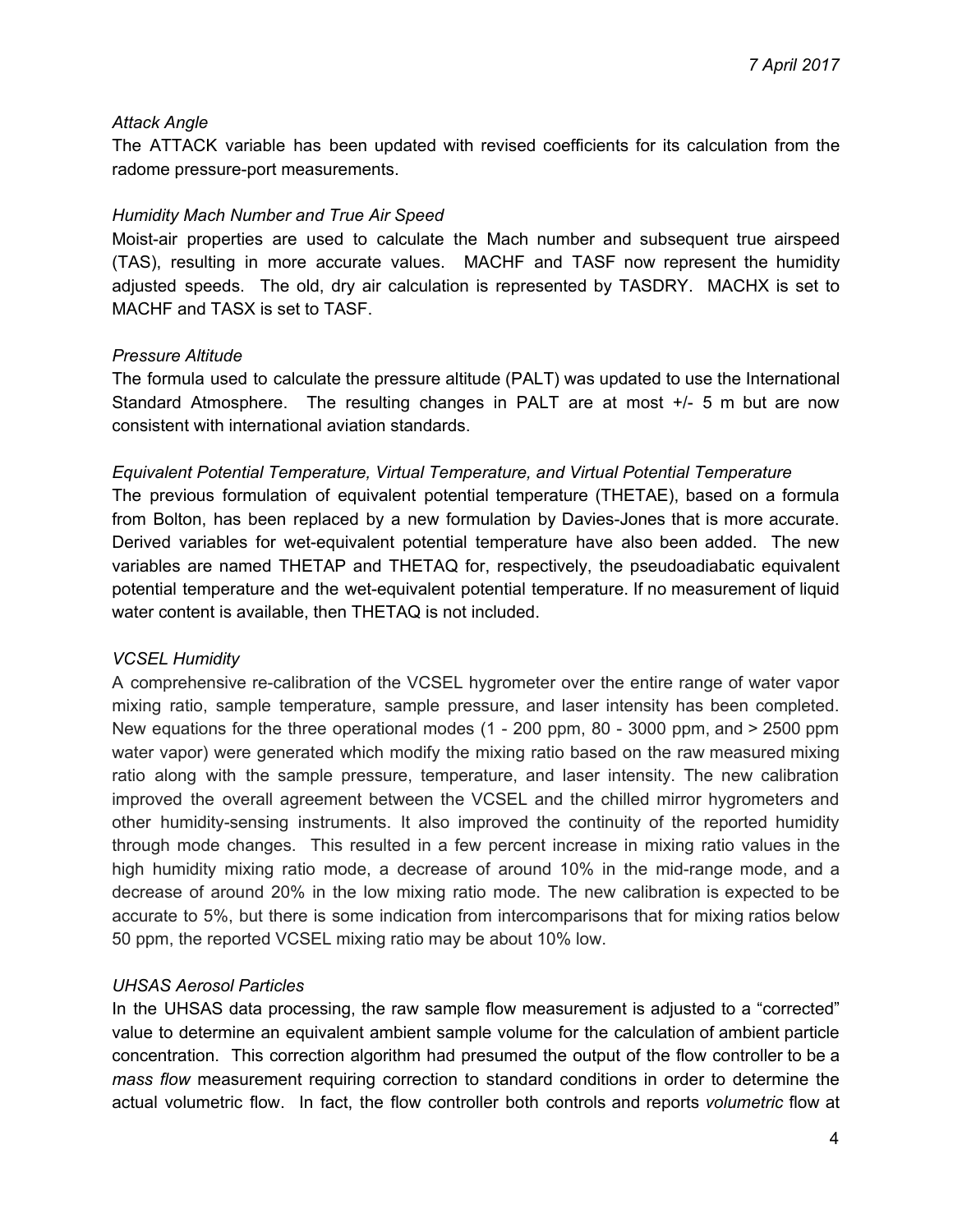laser conditions, so the existing adjustment to standard conditions introduced an error that scales roughly with ambient pressure. A new algorithm for calculating the correct flow was developed and results in new concentrations that are roughly unchanged at sea level but are increasingly larger at altitude.

#### *Height Above Terrain*

Two variables have been added to the data files. SFC\_SRTM represents the height of the terrain under the coordinates of the flight track of the research aircraft. ALTG\_SRTM represents the aircraft's altitude above ground along the flight track. Both variables are in meters above the WGS84/EGM96 geoid. Terrain height is determined using data from the Shuttle Radar Topography Mission (SRTM) of 2000, which mapped the altitude of the Earth's surface from 56S to 60N latitude with resolution of 3 arcsec or about 90 m at the equator. For the US and territories, the resolution is 1 arcsec or about 30 m. The measurement uncertainty is about 9 m at 90% confidence, but there are some biases. The SAR-radar technique did not penetrate fully through vegetation and so might reflect the top of the vegetation canopy or some level intermediate between the canopy and the surface. The radar also penetrated a few meters into snow and so measured a height between the snow cover and the terrain (as measured in Feb. 2000). There are also some gaps, especially in mountainous areas.

When there is no terrain but only ocean, terrain height has been set to zero. Remaining missing-value regions after interpolation to fill small gaps are mostly over ocean and are replaced by zeros as well.

#### *2D Probe Processing*

A new algorithm has been used to process the data from the 2D probes (2DC and 2DP) and produce new variables in the files. The new variables are identified by the text "2D" in the names. This is followed by two more letters, a "C" or "P" for 2DC or 2DP and then an "A" or "R". "A" represents all counted particles while "R" represents only those that are identified as round. The "round particle" population is intended to represent liquid water particles. The "all particle" population follows the more traditional method of processing 2D image data, placing both round and irregularly shaped particles together into the same particle size distribution.

Particles are sized using the circle-fit method. It simply fits the smallest possible circle around a particle image and uses the diameter of that circle as the diameter of the particle. This method is used for its computational efficiency, as well as its ability to produce a clean comparison of the area of particle to the area of the circle. This area ratio is used for subsequent particle rejection, roundness detection, and may also be used for computing such parameters as fall velocity and optical extinction.

Large particles that impact on the forward surface of a probe arm can break into many pieces and then be imaged by the 2D probes. This results in an overestimate of the concentration of small particles. Since these small particles appear in clusters, the time between neighboring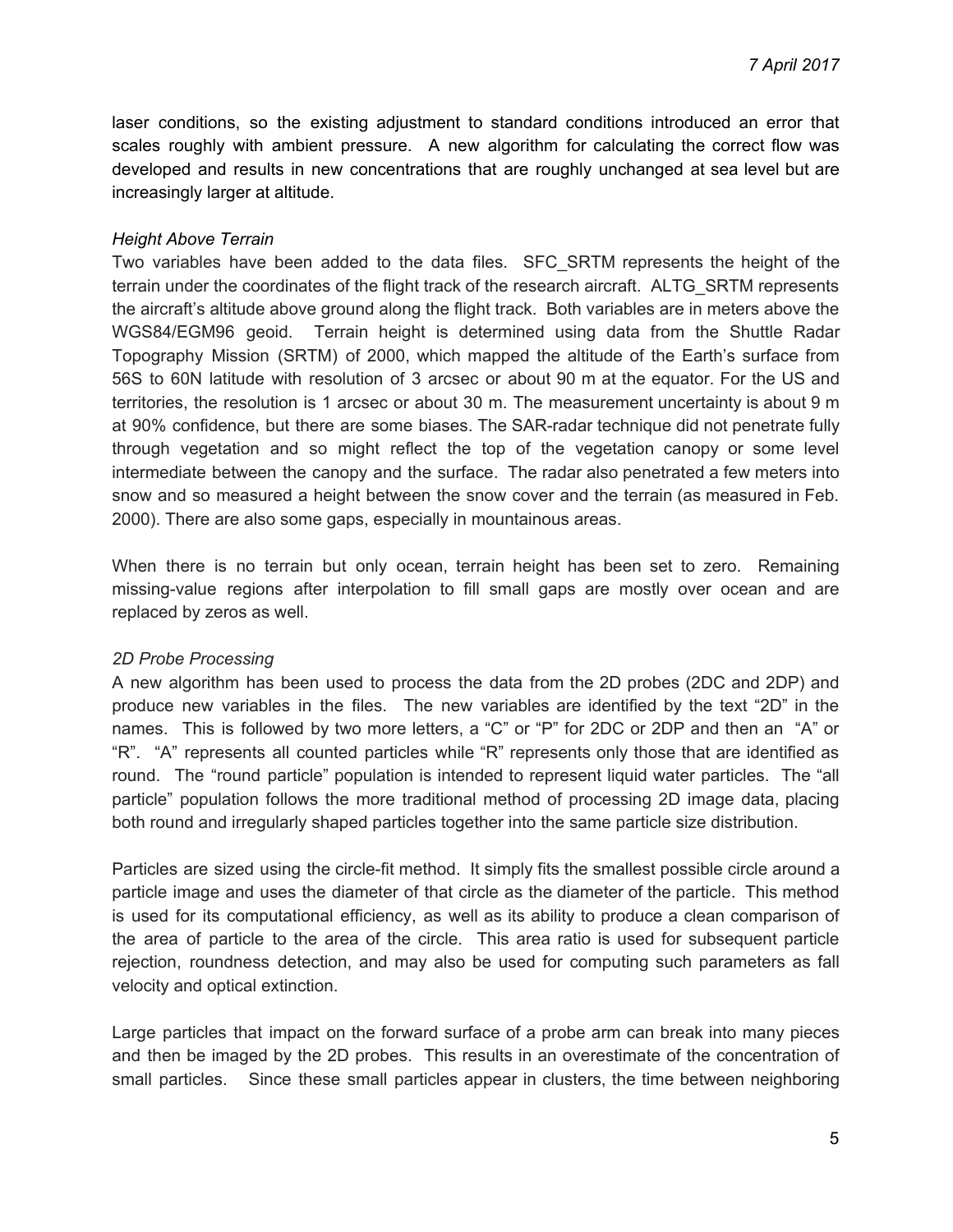particles, or interarrival time, may be used to detect suspected shattering events. The new algorithm corrects for these shattering events.

The particle rejection criteria in the software serve two purposes, to distinguish between "round" and "all" particles, and to remove image artifacts. Image artifact rejection is simply based on the ratio of the measured area of a particle (after holes are filled) to the area of the smallest circle that can enclose that particle. If this ratio falls below a certain threshold, the particle is rejected. Distinguishing between "round" and "all" particles is done in a similar manner, with the area ratio requirement raised to eliminate particles that do not meet a certain roundness.

# Section II - Project and Individual Flight Summary

The following comments apply to the entire project.

- All temperatures are based on new coefficients. ATH1 is selected as the primary temperature (ATX).
- EW VXL is the primary water vapor measurement (EWX) for RF01 RF07 and feeds into the primary dewpoint measurement (DPXC). VCSEL was inoperable for RF08 - RF11 so the variable H2OMR\_GMD is used as the primary water vapor measurement for these flights.
- Frequent detector noise produced spurious particle counts in the small-diameter size bins of the UHSAS. It was necessary to discard the first seven bins, setting the effective lower bound of the UHSAS to 90 nm. Two other errors in the processing algorithm for bin consolidation were found and corrected. One caused a section of the concentration histogram from smaller diameters to repeat through larger diameters in place of the actual data. The other error assigned an erroneous low value to the upper consolidated bin at 493-608 nm. These corrections significantly improve the histograms.

Not all flights have significant changes beyond what is described above. Only the flights with significant differences from the previous dataset are referenced below.

# **RF02**

PLWCC is blanked out 21:24:40 - 21:25:05, 22:16:18 - 22:18:54, and 23:44:00 - 23:45:04. WIC has a negative bias near the end of the flight and should be used with caution.

# **RF03**

PLWCC is blanked out 20:12:00 - 20:32:10 and 21:01:40 - 21:06:25.

# **RF04**

PLWCC is blanked out 19:52:55 - 19:55:40.

From 24:11:00 to 24:27:50, there are multiple segments that show DP\_VXL higher than temperature. This may be temperature sensor wetting, but even in clear regions DP\_VXL seems to be high.